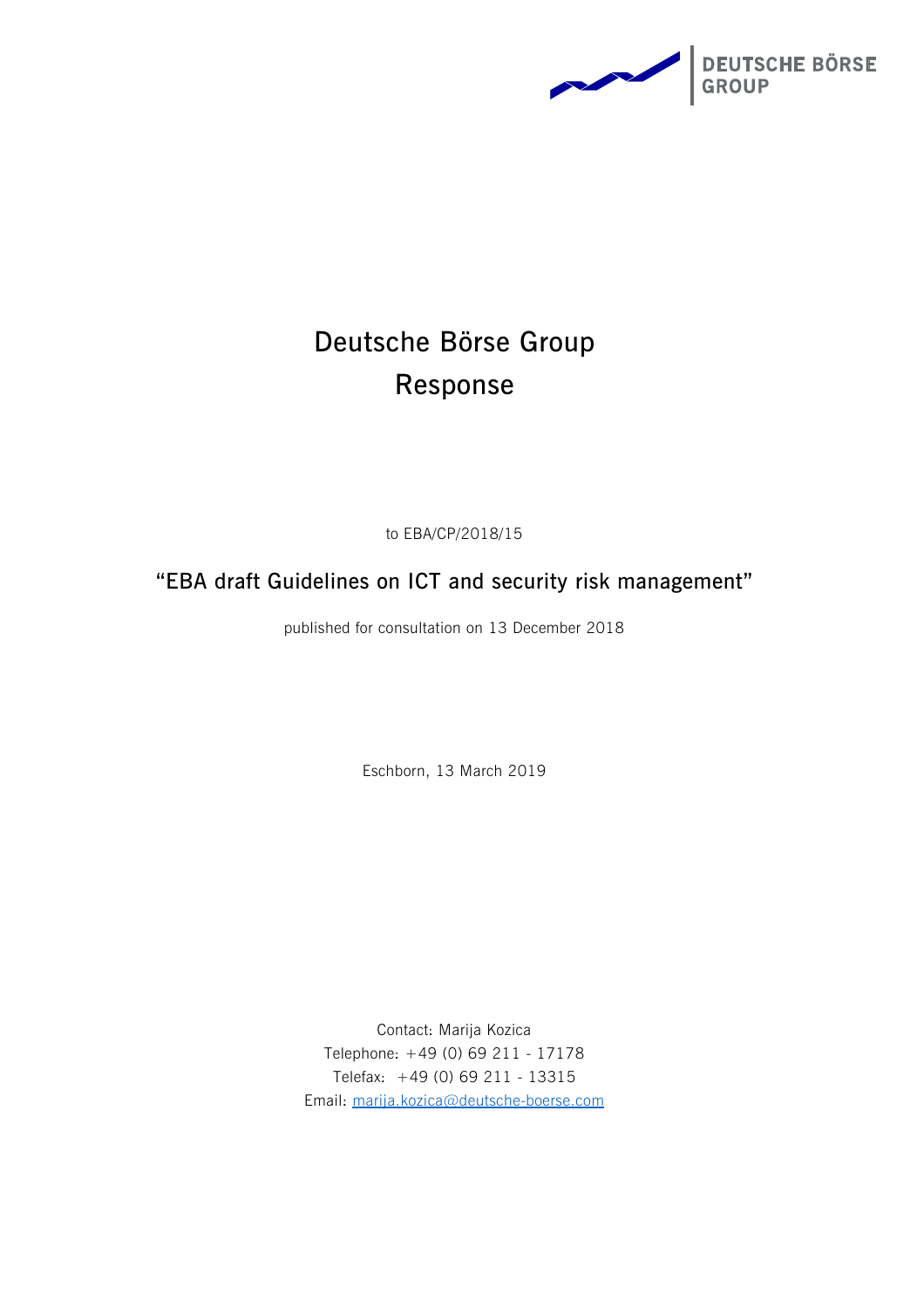#### **A. Introduction**

Deutsche Börse Group (DBG) welcomes the opportunity to comment on 'EBA draft Guidelines on ICT and security risk management' published for consultation on 13 December 2018 (in the following (EBA) draft guidelines).

DBG operates in the area of financial markets along the complete chain of trading, clearing, settlement and custody for securities, derivatives and other financial instruments and acts as such as a provider of highly regulated financial market infrastructures.

Among others, Clearstream Banking S.A., Luxembourg and Clearstream Banking AG, Frankfurt/Main, acting as (I)CSD<sup>1</sup>, as well as Eurex Clearing AG as a leading European Central Counterparty (CCP), are authorized as credit institutions within the meaning of point 1 of Article 4 (1) of the Capital Requirements Regulation (CRR). Moreover, the Clearstream subgroup is supervised on a consolidated level as a financial holding group while in addition, Eurex Repo GmbH and 360 Treasury Systems AG are operators of multilateral trading facilities (MTFs) and classify as CRR investment firms according to point 2 lit. c of Article 4 (1) CRR. Authorised as institutions within the meaning of point 3 of Article 4 (1) CRR, the aforementioned entities of DBG fall within the scope of these draft guidelines.

The importance of information and communication technologies (ICT) for the provision of financial services to our clients is steadily increasing, not only for the institutions in our group being within the scope of the draft guidelines, but also for other group entities (including operators of regulated markets). DBG has built its trading facilities as well as its clearing and settlement services on the continuous development of reliable state-of-the-art technology, thereby contributing to the safety and integrity of financial market. As such, DBG relies on a profound, secure and resilient ICT-architecture, embedded in a comprehensive risk management framework steadily enhancing resilience to handle emerging ICT-related risks.

While we welcome EBA's intention to contribute to a better understanding of supervisory expectations and harmonisation of requirements across different financial entities within the EU, we are of the opinion that some of the requirements are inexpedient or potentially not fit for purpose whereas others need further clarification.

The document at hand contains our general comments to the draft guidelines on ICT and security risk management (Part B) as well as dedicated remarks on selected requirements (Part C).

#### **B. General comments**

 $\overline{a}$ 

Particularly in view of the increasing importance of ICT systems and services for internal processes but also for the provision of financial services to clients across entities, it is our belief that a robust and resilient framework for managing ICT and security risks is of utmost importance. With growing reliance on ICT systems and services together with increasing exposure to emerging ICT risks affecting entities irrespective of their supervisory status, issuance of clear and comprehensive guidelines on

<sup>&</sup>lt;sup>1</sup> (International) Central Securities Depository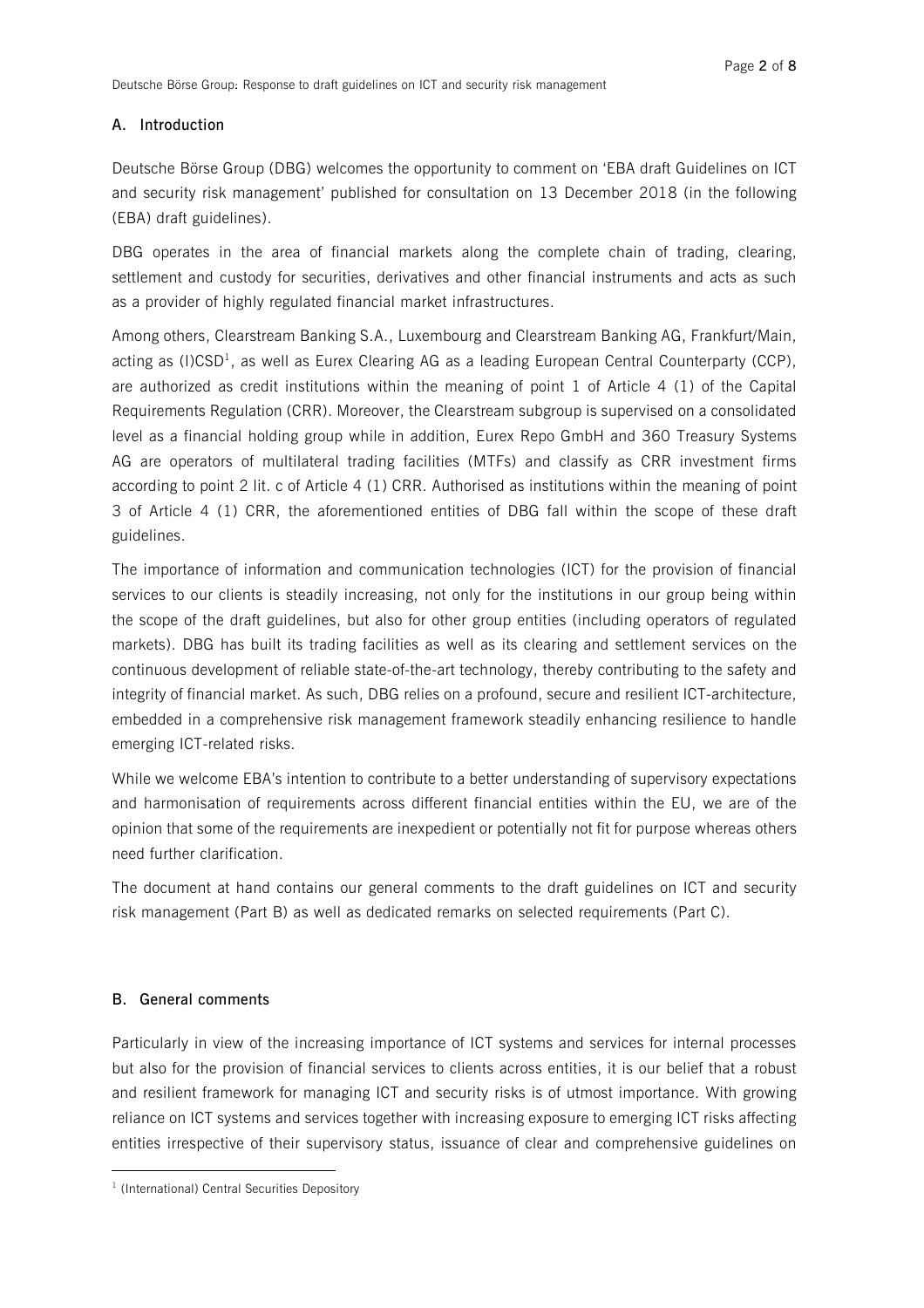ICT risk is highly appreciated. Against this background, we support EBAs approach to develop guidelines on ICT risks applicable to PSPs as well as to credit institutions and investment firms likewise.

Regardless of our general consensus with the draft guidelines provided, we consider some selected requirements of the draft guidelines as expendable and not fit for purpose. Particularly, Chapter 4.6 "ICT Project and Change management" outlining guidelines on the implementation of ICT related changes primarily through a project setup, lack clear insight on state of the art ICT challenges. While we generally appreciate clarification of supervisory expectations on ICT change management and acknowledge the importance thereof, we are of the opinion that the draft guidelines focus too strongly on a project setup, which does not fit the actual practice in, among others, software development. Software is increasingly being developed continuously or in agile project setups (e.g. SCRUM) rather than in so called "waterfall" project setups (as particularly indicated under paragraph 68 of the draft guidelines). We are of the opinion, that the EBA guidelines on ICT Project and Change management should therefore rather focus on providing clarification on supervisory expectations regarding an adequate governance and control structure related to (material) changes. Furthermore, the draft guidelines on ICT project management, as specified under Chapter 4.6.1 of the draft guidelines, do not contain any ICT related specifications but constitute general requirements on project management applicable to a multitude of fields and should therefore be incorporated (including agile project setups) in guidelines rather focusing on institutions' organisational duties. One possibility would be to include the draft guidelines on ICT project management, as general requirements on e.g. project and change management, into the Guidelines on internal governance under Directive 2013/36/EU (EBA/GL/2017/11).

While we fully support the principle of proportionality and regard flexibility in assessing the adequacy of governance structures, controls and further measures as of high importance, we would highly appreciate clarifying references to existing and generally acceptable standards (e.g. reference to ISO 27001/2 for controls and ISO 27005 for risk management), where appropriate. We belief that references to existing standards will ease harmonisation across member states and provide assistance in consistent interpretation of requirements. Moreover, we would appreciate additional clarification on specific aspects of the guidelines in order to harmonise implementation of requirements further and ensure an appropriate application of rules, which we outline further below as part of our comments on selected paragraphs.

In May 2017, EBA published Guidelines on ICT Risk Assessment under the Supervisory Review and Evaluation Process (EBA/GL/2017/05) providing guidance on assessing a variety of fields related to ICT risk, like identification of material ICT risks and assessment of controls for mitigating ICT risk. Although addressed to competent authorities, the aforementioned guidelines provide valuable insight into supervisory practise and are therefore of relevance for institutions as well. Despite their importance for institutions, the draft guidelines at hand do not contain any reference to EBA/GL/2017/05. In order to avoid potential inconsistencies or discrepancies in interpretation between EBA/GL/2017/05 and draft guidelines at hand and as the concrete focus items of both (draft) guidelines vary, we would appreciate clarification on the content related relationship between both (draft) guidelines. Concrete questions on the consideration of requirements of EBA/GL/2017/05 for the implementation of the draft guidelines have been included within Part C below.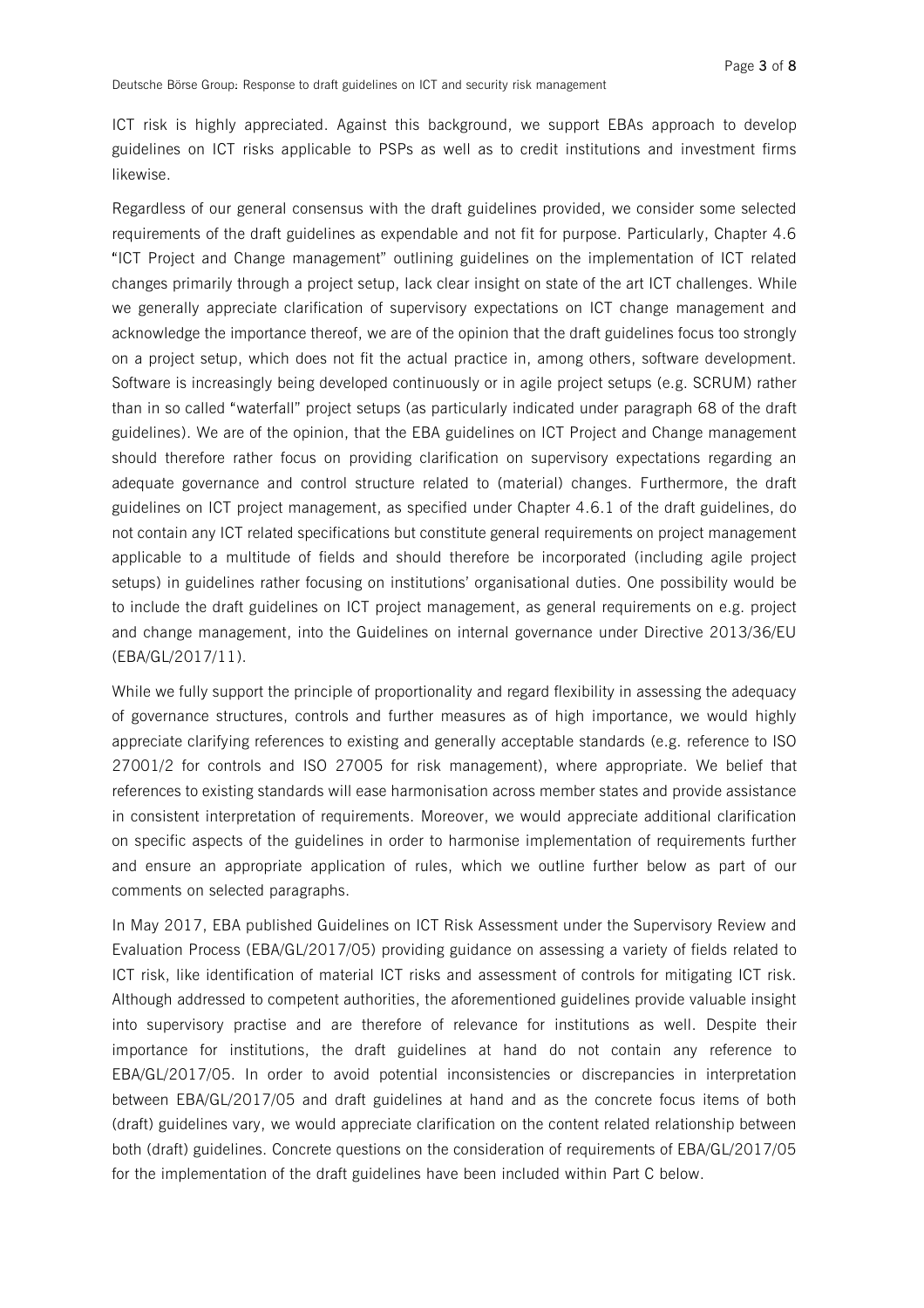#### **C. Specific comments**

#### $\triangleright$  Editorial note:

In paragraphs  $6 - 8$  reference is made to paragraph 8 for defining financial institutions. Instead, reference should be made to paragraph 9. Moreover, numbering of paragraphs should be unique in order to avoid potential uncertainties. As subject matter, scope and definitions are expected to display a mandatory part of the final guidelines, numbering of paragraphs should not re-start with the actual content.

# $\triangleright$  Definitions:

In addition to the generally accepted three objectives of information and data security, namely confidentiality, integrity and availability, the provided definition of an operational or security incident targets also authenticity and continuity. While we agree with including confidentiality, integrity and availability into the definition, we seek clarification on the dimensions of authenticity and continuity regarding ICT systems and services particularly in contrast to integrity and availability of those.

We would further appreciate insight on the rational for including authenticity and continuity in addition to confidentiality, integrity and availability.

#### $\triangleright$  Paragraph 3:

According to paragraph 3, the management body shall ensure that the budget allocated to fulfilling the requirements related to the institution's ICT governance is appropriate and *sustainable*. We fully support supervisors' expectations on institutions to ensure an appropriate budget for meeting its requirements on ICT governance and also agree to having an *overall* sustainable budget, which is in our understanding to maintain the ability to i) meet its current as well as expected future financial obligations and ii) sustain growth, both primarily through current or past income. Nevertheless, we question the requirement of having a sustainable budget for such a limited scope as ICT governance, particularly as the support of operational needs and implementation of risk management processes is associated with costs and not directly related to income. We therefore suggest deleting the requirement of a sustainable budget for setting an adequate internal governance and control framework. Alternatively, we seek clarification on what is expected to be a sustainable budget within the given scope of ICT governance.

# $\triangleright$  Paragraphs 7 – 9:

Chapter 4.2.3. outlines, without prejudice to the upcoming EBA Guidelines on outsourcing arrangements, guidelines on the relation to third party providers, including contractual minimum requirements. We are generally of the opinion, that requirements related to outsourcing or other third party procurements should be bundled within one set of requirements, namely the recently published EBA Guidelines on outsourcing arrangements (EBA/GL/2019/02) in order to avoid fragmentation of requirements and inconsistencies across services, activities and functions being outsourced.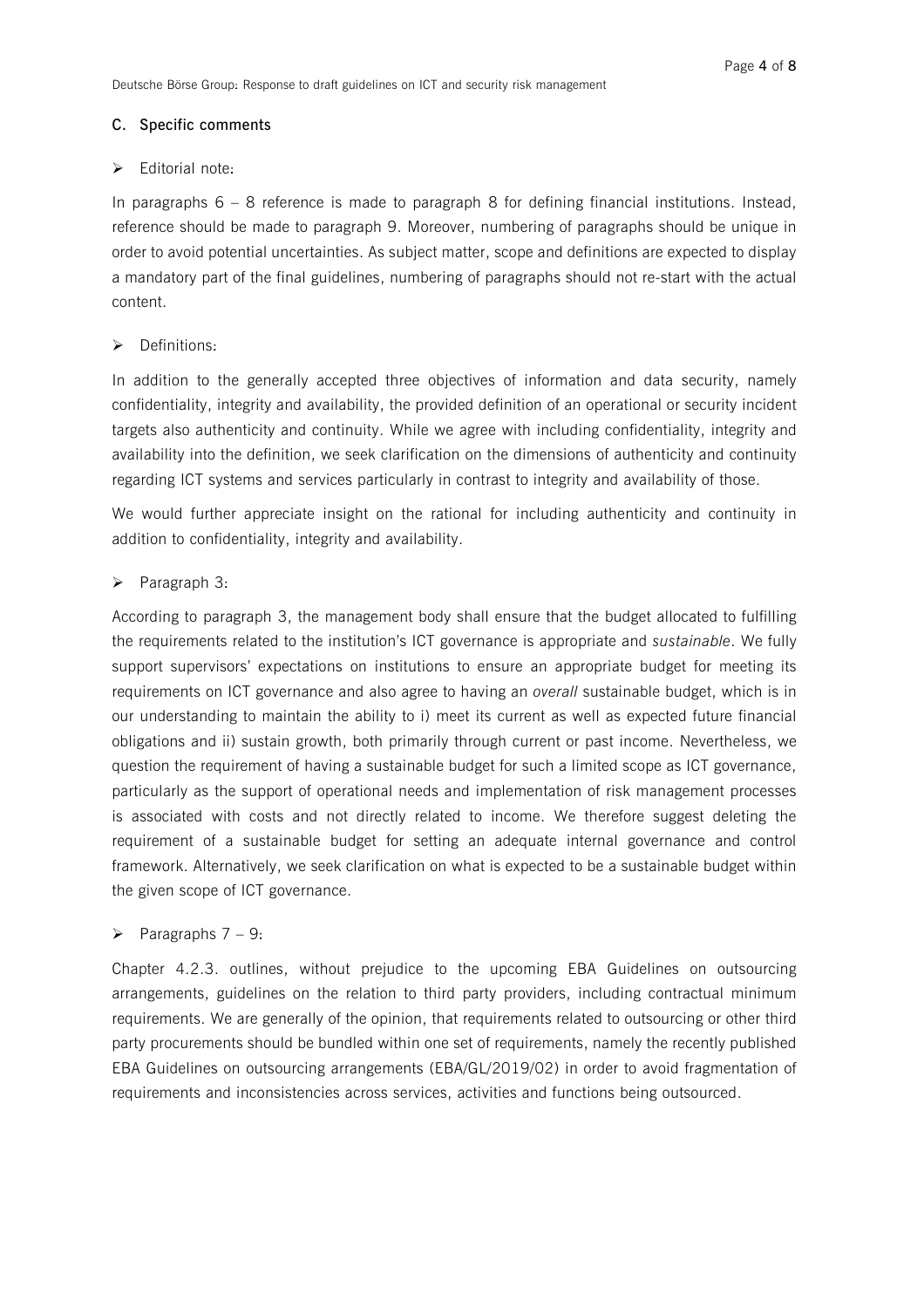#### $\triangleright$  Paragraph 8:

Furthermore, we are of the opinion that the minimum contractual content outlined within paragraph 8 is too extensive for the entirety of potential ICT related services or systems procured from third parties. Rather, the assessment of necessity of specific contractual requirements should be within the responsibility of the institution, whereas, in line with the principle of proportionality, necessity should be assessed risk based. Hence, we suggest, in line with paragraph 7, to limit paragraph 8 to (material) outsourcing of ICT services and ICT systems as otherwise the principle of proportionality and the draft guidelines objective to focus on risk might be contradicted.

#### $\triangleright$  Paragraph 9:

Similarly, we consider the requirement to "seek assurance on the level of compliance of ICT service or system providers with their security objectives, measures and performance targets" as too prescriptive and inexpedient. Monitoring and potential assurance of compliance should be appropriate to the service's or system's relevance and risk it poses, whereas the assessment of associated risks is conducted by means of various mandatory risk assessments as outsourcing risk assessment, vendor risk assessment and information security risk assessments, to name only but a few. The costs associated with a mandatory assurance of compliance of the entirety of ICT service or system providers irrespective of their relevance and risk, is excessive compared to the potentially associated benefits of such mandatory assurance of compliance. We therefore suggest to limit the applicability of paragraph 9 to "where considered appropriate in terms of related risks" i.e. in case of (material) outsourcings.

#### Paragraph 13:

Paragraph 13 provides a non-exhaustive list of processes to be implemented as part of the ICT risk management framework, including processes for determining the risk tolerance for ICT risk. We would like to note, that rather than the risk tolerance, the institution's risk management framework contains processes to determine the institution's risk bearing capacity, based on which the institution's management has finally to decide on how much risk it is willing to take. While we agree that comprehensive policies, processes, limits and controls implemented as part of the institution's risk management framework are of utmost importance for determining the maximum risk tolerance (set by the total risk bearing capacity) and are crucial for setting the institution's appropriate risk tolerance, the risk framework as such cannot determine the actual risk tolerance. We therefore suggest to consider rephrasing lit. a of paragraph 13 respectively as follows:

# "*a) enable the management to determine an appropriate risk tolerance for ICT risks, […]*"

In order to account for a timely mitigation of risks identified as well as tracking of implementation of mitigating measures, we suggest including an additional item lit. f to paragraph 13 addressing the aforementioned aspects.

#### $\triangleright$  Paragraph 15:

We agree that a mandatory regular review is necessary to consider potential changes adequately occurring throughout the year. Nevertheless, we consider an approval only necessary in case of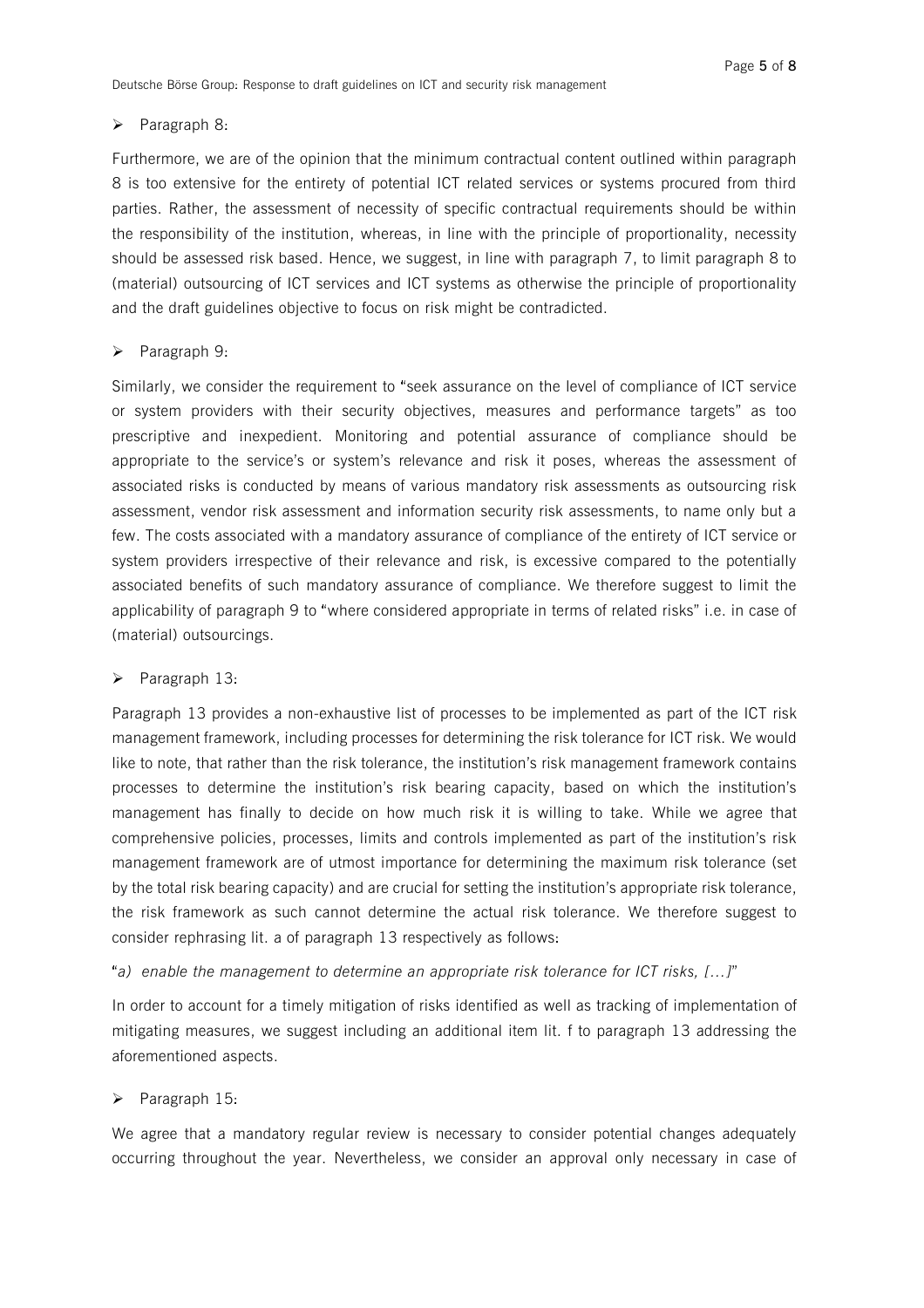changes to the ICT risk management framework, as an approval of an unchanged ICT risk management framework is inexpedient.

#### $\triangleright$  Paragraph 18:

Paragraph 18 requires the institutions in scope to classify business functions, supporting processes and information assets in terms of criticality. The EBA Guidelines on ICT Risk Assessment under the Supervisory Review and Evaluation Process (EBA/GL/2017/05) outline conditions for identifying critical ICT systems and services, whereas no reference to these guidelines is made within the draft guidelines at hand. We ask EBA to provide clarification on the relationship between the requirement of paragraph 18 and the assessment of criticality as outlined in paragraph 41 of EBA/GL/2017/05. Clarification on this point would be of relevance also for further paragraphs, where criticality is mentioned, such as paragraph 49.

Further, we are of the opinion that the costs associated with classification of supporting processes and information assets in addition to the business functions clearly exceed potential benefits. We therefore suggest limiting classification in term of criticality to business functions only and, if considered necessary, to major supporting processes related to critical business functions.

# $\triangleright$  Paragraph 21:

Following our comment on paragraph 18, we are of the opinion, that carrying out risk assessments, i.e. classification in terms of criticality, on supporting processes and information assets is generally inappropriate and in particular too prescriptive. Consequently, we ask EBA to limit the applicability of paragraph 21 respectively. In case EBA does not follow our reasoning and intends to introduce the classification of supporting processes and information assets in addition to business functions, we would like to express our view, that risk assessments of the aforementioned subjects should rather be reviewed risk based. In line with this, major changes as listed in sentence two of paragraph 21 or changes in the underlying ICT risks and related ICT systems should trigger a re-assessment of risks.

# $\triangleright$  Paragraphs 23 – 24:

In addition to providing guidance on risk mitigation, we would appreciate clarification of supervisory expectations on risk acceptance (s. comment on paragraph 13), risk avoidance as well as transfer of risks.

# Paragraphs  $34 - 40$ :

We highly appreciate that the guidelines specified on logical security, physical security and ICT operational security follow the content of generally accepted standards as ISO 27001/02 or the NIST Cyber Security Framework, as it contributes considerably to harmonising applicable requirements. However, the EBA draft guidelines at hand deviate particularly with regard to the structure of the aforementioned standards, what exacerbates reading of those. We would highly appreciate further alignment of the guidelines on logical security to the standards mentioned and structure them along security domains or functions to enhance readability.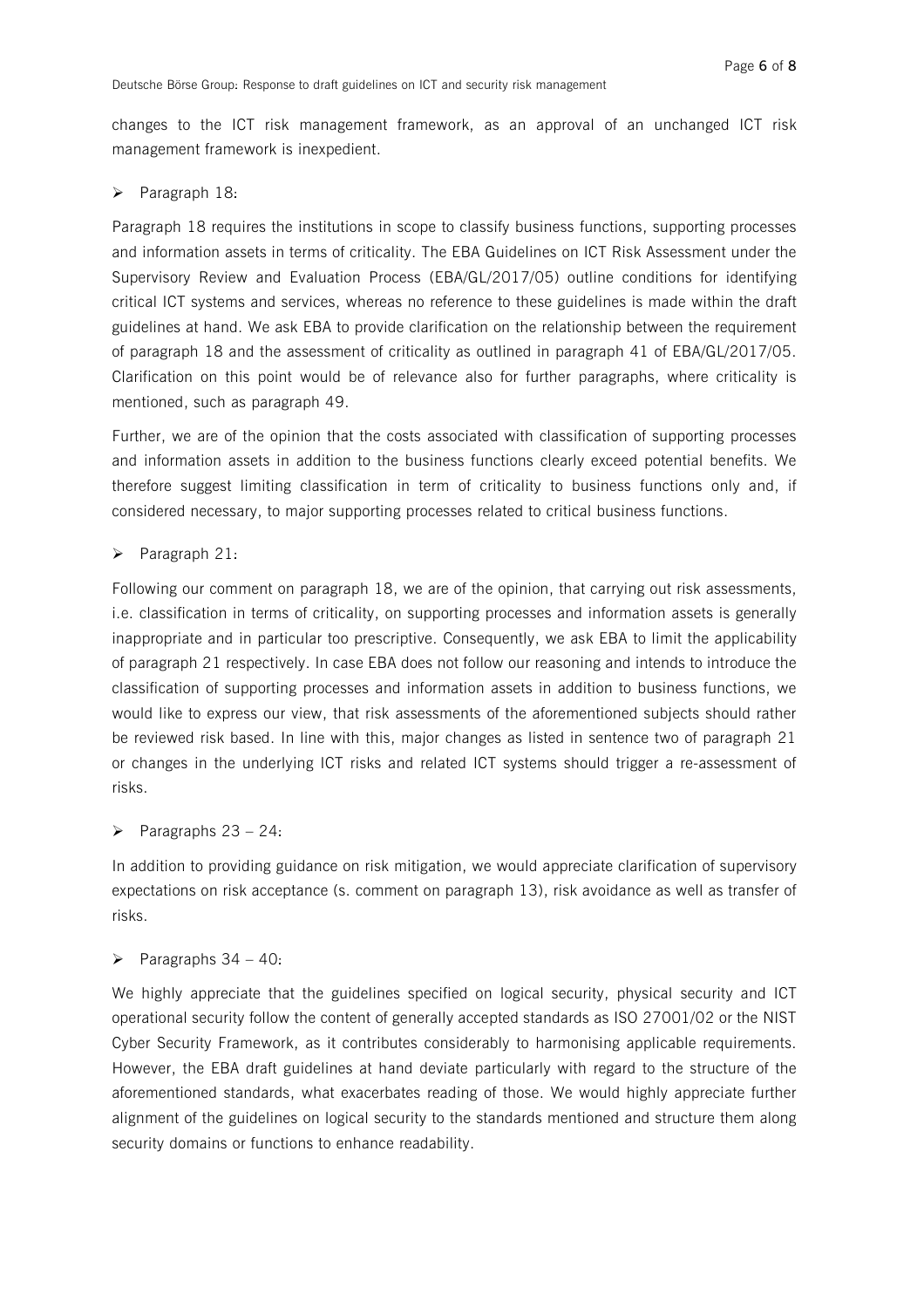# ▶ Paragraph 63:

Paragraph 63 requires ICT system backups to be stored *sufficiently* remote. While we see the necessity to leave sufficient room for flexibility in interpretation, we would appreciate further specification on supervisory expectations on what is expected to be sufficiently remote through e.g. reference to standards in order to avoid discrepancies in implementation.

# $\triangleright$  Paragraph 66:

Paragraph 66 particularly emphasises the implementation of the ICT strategy through ICT projects. We would like to note that objectives of the ICT strategy could be implemented by various equivalent means, whereas projects display only one possibility. Irrespective of the means of implementation as well as the concrete strategic objectives, implementation of an institution's strategy should be anytime effectively supported through adequate governance processes. As already outlined as part of our general remarks under B, we consider such requirements as misleading as they might be interpreted by institutions as supervisors expectation to implement ICT related strategic objectives exclusively through projects. Instead of focusing on project setups, clarification of supervisors' expectations should focus on guidelines on an adequate control or change management framework (s. Chapter 4.6.3.).

# $\triangleright$  Paragraph 84:

As part of sound business continuity management, financial institutions should conduct a business impact analysis (BIA) by means of, among others, scenario analysis. We would like to point out, that according to our understanding, the scope of the BIA is to analyse financial institutions' exposure to severe business disruptions. The impact derived from such disruptions does not change depending on the underlying scenario (root cause triggering the disruption). Consequently, scenario analyses do not provide added value within this context. In contrast to this, scenario analyses can add value in other areas of business continuity management as business continuity planning, response planning and testing. We therefore suggest amending paragraph 84 in such a way that scenario analysis is not expected to be a mandatory part of BIA.

# ▶ Paragraph 93:

Financial institutions should test their Business Continuity Planning (BCP), and ensure that the operation of their critical business functions, supporting processes, information assets and their interdependencies (including those provided by third parties) is tested at least annually. While we generally agree that testing of operations is an important aspect of risk management in general and BCP in particular, we are of the opinion, that testing of services provided by third parties should be limited to "where applicable". This follows widely applicable standards on outsourcing and is in line with paragraph 95 lit. a), according to which financial institutions' testing of BCP should include "testing of services provided by third parties, where applicable". We therefore suggest rephrasing of paragraph 93 as follows:

"93. Financial institutions should test their BCPs, and ensure that the operation of their business functions, […] and their interdependencies (including those provided by third parties, *where applicable*) are tested at least annually.[…]."